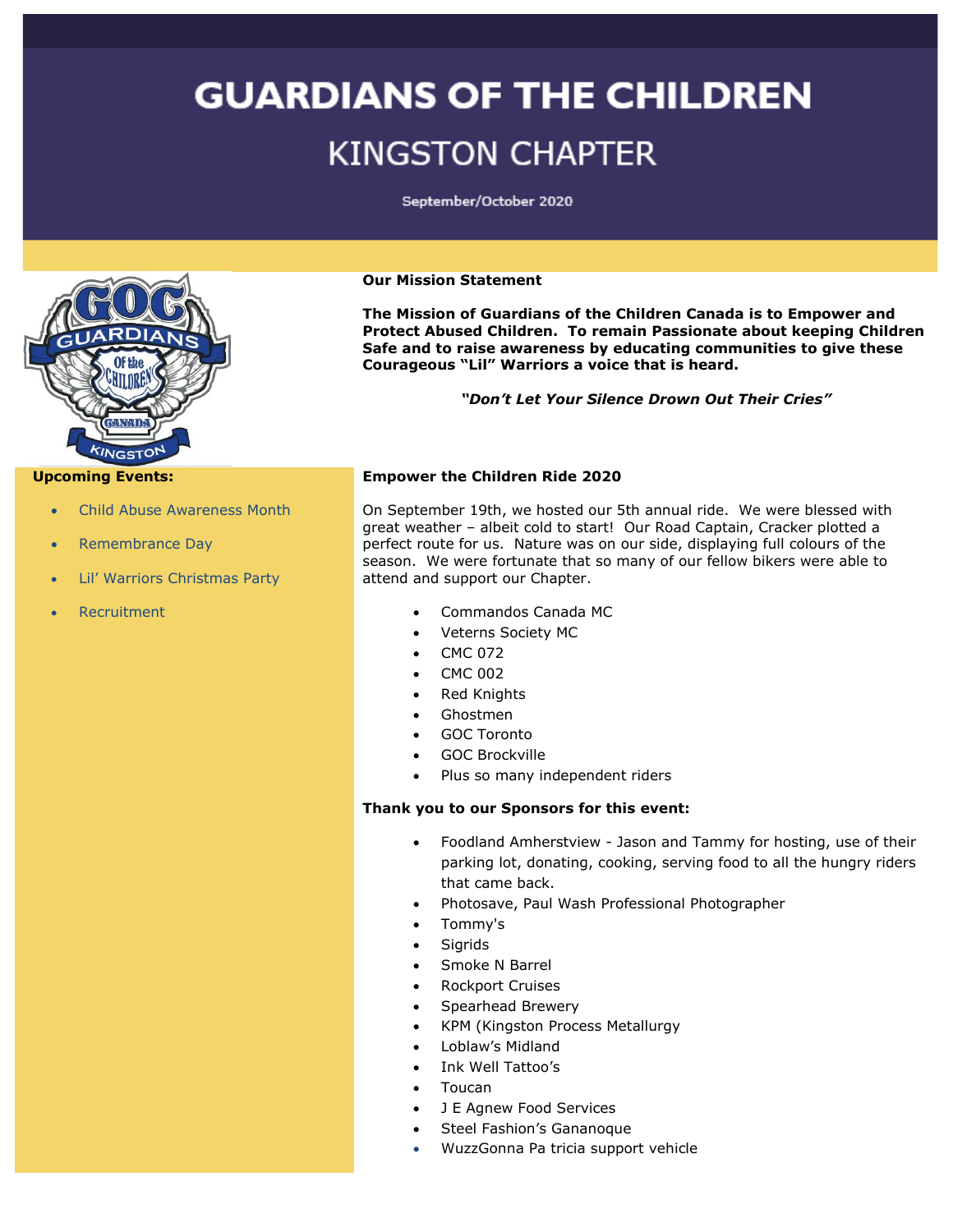#### **Do You Know the Warning Signs of Abuse?**

#### **Warning Signs:**

- Unexplained bruises especially on the face, lower base, thighs or upper arms
- Unexplained bruises on an infant
- Different coloured bruises, indicating they're at different stages of healing
- Unexplained fractures
- Constant complaints such as sore throats or stomach aches that have no medical explanation
- Lack of proper hygiene
- Clothing inappropriate to weather conditions
- Torn, stained or bloody underwear
- Irritation, bruising, bleeding, pain or itching near genitals or anus
- Bruises on breasts, buttocks or thighs
- Sudden onset of nightmares, bed wetting and/or fear of the dark
- Sudden change in attitude towards someone
- Expressing sexual knowledge not usual for their age in their language, behaviour or play
- Becoming anxious and fearful after being outgoing and friendly

**Remember:** these are warning signs. They do not necessarily mean abuse is happening. But, especially where one or more signs are noticed in the same child, there's cause for concern.



**Helen** Stand upforme.<br>Protect me. Educate others. Advocate for me. Advocate for the<br>Know the signs.<br>Understand it.<br>Prevent it....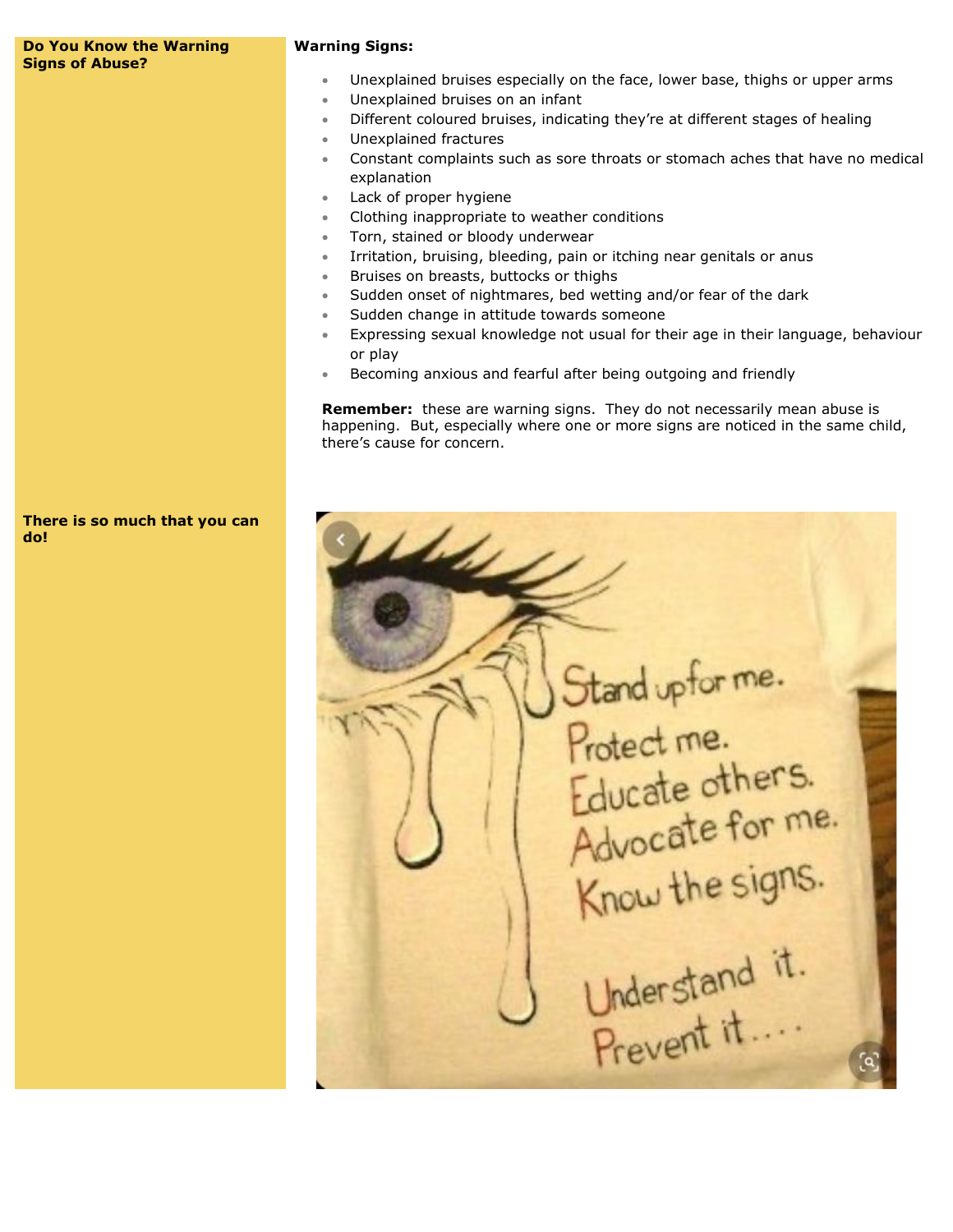#### **Have you considered joining the Guardians of the Children?**

# UNTIL MY LAST BREATH **I WILL PROTECT**

AND DEFEND THE INNOCENT. I am a Guardian of the Children!

**Thank you GOC Windsor for this powerful message about our purpose and for sharing this.**

#### **Putting on the Guardian patch comes with expectations. Are you ready?**

Are you ready to listen, as a child tells you their pain? Are you ready to read between the lines, and see the abuse even if it is not disclosed? Are you ready to ask 'how' and 'why' did this happen to such a sweet child? Are you ready, for the day you feel a child's pain? Are you ready to sit in court, and listen to the tragedy of what happened unfold? Are you ready to remain a rock for that child? Are you ready for the moment you meet the perpetrator in court? Are you ready to withhold the rage you feel against them, so the child can get justice? Are you ready to make the tough call to protect a child from their own family? Are you ready to hear a child is afraid? Are you ready to listen to parents tell you their anger, fears, and hurt? Are you ready to tell them, this is going to be a long process? Are you ready to see the despair in a parent's face, when they say, 'its my fault'? Are you ready to see monsters do exist?

#### **I ask you again: Are you ready to wear my patch?**

Are you ready to be a voice, for children who don't have a voice? Are you ready to educate others how they can make a difference? Are you ready to see a family become strong again? Are you ready to see a child's life changed? Are you ready to see a child move past their pain? Are you ready for the day a child gets victory in court? Are you ready for the moment a child opens up, and hugs you – for the first time? Are you ready when you get to witness a child stand strong in court? Are you ready to hear a child give an impact statement, and profess they are no longer a victim? Are you ready to hear a child tell you they have found hope? Are you ready for a child who wants to be an advocate for other children because they learned from you? Are you ready to watch a child, who thought life was over, run and play? Are your ready to see a child gain their childhood back? Are you ready to hear a parent say 'we've got our baby's back'? Are you ready to see there are heroes in this world? Are you ready to help a child be a victor? Are you ready to be an answer to a child's prayer?

**Again, I say, putting on the Guardian patch comes with expectations. Are you ready?**

**If your answer is yes, let us know as you are ready to join our team in this fight against evil!!**

**Email Us at [info@gockingston.com](mailto:info@gockingston.com)**

**OR**

**Call Us at 343-364-1635**

**OR**

**Connect with us on Facebook**